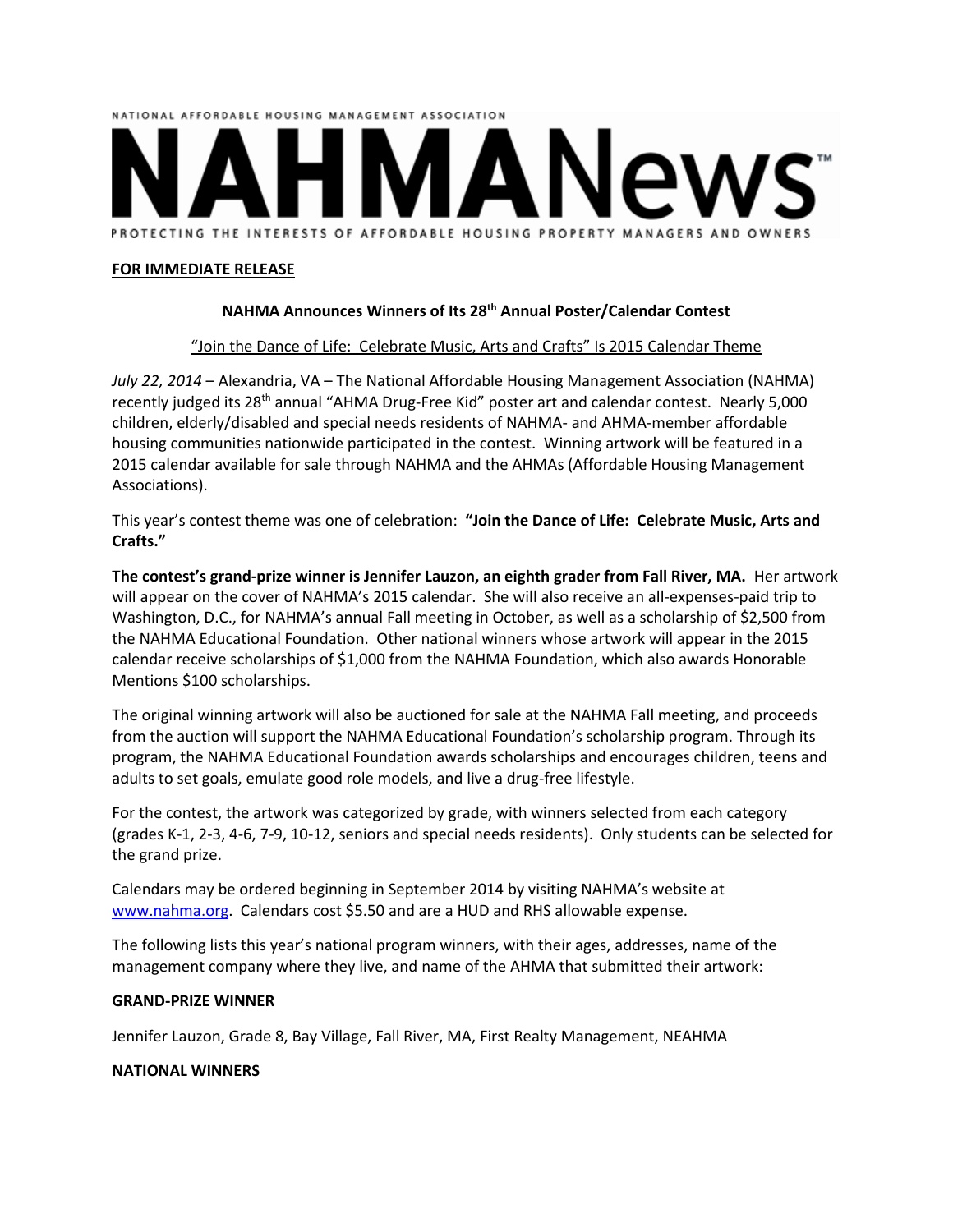- Barbara Balogh, Senior, Laurelwood Apartments, Johnstown, PA, Improved Dwellings for Altoona, PAHMA
- Kenneth Camacho, Special Needs, Winteringham Village, Toms River, NJ, Interstate Realty Management, JAHMA
- Bianca Salcido, Grade 11, Strathern Park, Sun Valley, CA, Thomas Safran and Associates, AHMA PSW
- Lizbeth Torres, Grade 5 , Glenoaks Townhomes, Sylmar, CA, Alcole Properties, AHMA PSW
- Winnie Mei, Grade 8, Charlesview Residences, Brighton, MA, Peabody Properties, NEAHMA
- Alphonso Veasey, Grade 2, Chickasaw Place, Memphis, TN, Alco Management, SAHMA
- Asael Lopez, Grade 3, Don De Dios Apartments, San Jose, CA, EAH Housing, AHMA NCH
- Genesis Serrano, Grade 1, Parque De Los Monacillos, San Juan, PR, Partners Business Service, LLC, SAHMA
- Ciondra Craig, Grade 5, Winnsboro Arms Apartments, Winnsboro, SC, Southern Development Management Company, Inc., SAHMA
- Zudarius Glass, Grade 5, North Hills, Meridian, MS, Interstate Realty Management, SAHMA
- Kia Taylor, Grade 9, The Fairways Apartments., Worcester, MA, First Realty Management, NEAHMA
- Bette Shapiro, Senior, Ocean Park Villas, Santa Monica, CA, G&K Management, AHMA PSW
- Karla Davila, Grade 10, Laredo Manor Apartments, Laredo, TX, Housing & Community Services, Inc., SWAHMA

# **HONORABLE MENTIONS**

- Juanita Gallegos, Special Needs, Country Club Village Apartments, San Antonio, TX, Housing and Community Services, Inc., SWAHMA
- Winifred LeVeris, Senior, Vittoria Square, Newberg, OR, Housing Authority of Yamhill County, OR AHMA
- Jazmin Moreno, Grade 11, Fawn Ridge Apartments, The Woodlands, TX, BSR Trust, AHMA East Texas
- Allina Mohammad Nadir, Grade 5, Village Park Apartments, Scranton, PA, Interstate Realty Management, PennDel AHMA
- Imani Claiborne, Grade 6, Cross Creek, Portsmouth, VA, Community Housing Partners, Mid-Atlantic AHMA
- Jamal Ali, Grade 8, Southpark Apartments, Columbus, OH, American Apartment Management, MAHMA
- Shevonne Bivens, Grade 4, Council Grove Apartments, Missoula, MT, Tamarack Property Management, Rocky AHMA

# **Calendars may be ordered beginning in September 2014 by visiting NAHMA's website at [www.nahma.org.](http://www.nahma.org/) Calendars cost \$5.50 and are a HUD and RHS allowable expense.**

# **More details on the NAHMA Fall meeting are available at**

**[http://www.nahma.org/meetings/MeetingInfo.html.](http://www.nahma.org/meetings/MeetingInfo.html)** 

# **About NAHMA**

NAHMA is the leading voice for affordable housing management, advocating on behalf of multifamily property managers and owners whose mission is to provide quality affordable housing. NAHMA supports legislative and regulatory policy that promotes the development and preservation of decent and safe affordable housing, is a vital resource for technical education and information and fosters